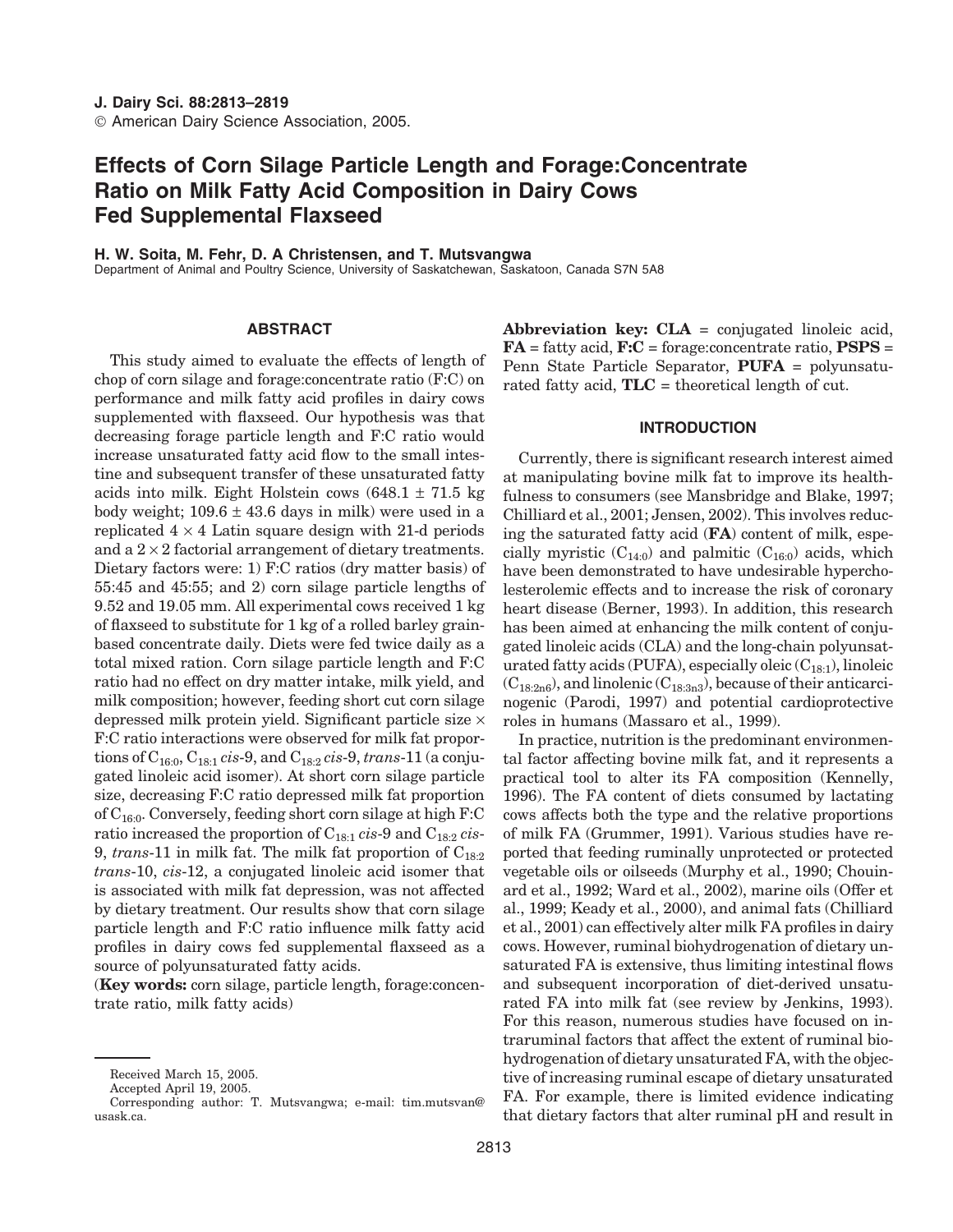shifts in fermentation products may alter biohydrogenation pathways of PUFA in the rumen, leading to ruminal accumulation and increased postruminal flow of PUFA, especially CLA and C18:1 *trans*-10 (Loor et al., 2003). Previously, Van Nevel and Demeyer (1996) showed that high concentrate diets depress lipolysis and biohydrogenation of dietary unsaturated FA by ruminal contents in vitro. Such diets with a high level of readily fermentable carbohydrates usually depress ruminal pH. More recently, Qiu et al. (2004) demonstrated that CLA, an intermediate arising from incomplete ruminal biohydrogenation of linoleic acid  $(C_{18:2}$ ; Kepler et al., 1966), flows from a continuous culture system were increased by depressed pH. Feeding finely chopped forages or increasing dietary levels of readily fermentable carbohydrates reduced chewing and rumination, leading to depressed ruminal pH, impaired fiber digestion, and a depressed milk fat test (Beauchemin et al., 1994; Soita et al., 2000). Because of their influence on ruminal pH, dietary forage particle size and forage:concentrate ratio (**F:C**) may influence ruminal biohydrogenation of supplemental fats, and subsequent postruminal flow of unsaturated fatty acids and their incorporation into milk fat. There is very limited information available on how corn silage particle length and F:C may interact to alter milk FA profiles in dairy cows fed supplemental flaxseed. Therefore, the objective of the present study was to evaluate the effects of corn silage particle length and dietary F:C ratio on performance and milk FA profiles in dairy cows supplemented with flaxseed. Our hypothesis was that decreasing corn silage particle length and dietary F:C ratio would depress ruminal pH which, in turn, would impair ruminal FA biohydrogenation, thus potentially increasing unsaturated FA flow to the small intestine and their incorporation into milk fat.

#### **MATERIALS AND METHODS**

# **Cows and Experimental Design**

Eight Holstein cows  $(648.1 \pm 71.5 \text{ kg BW}; 109.6 \pm 43.6$ DIM) were used in this study. The experiment was run as a replicated  $4 \times 4$  Latin square design trial with 21d periods and a  $2 \times 2$  factorial arrangement of dietary treatments. Animals were cared for and handled in accordance with the Canadian Council on Animal Care regulations; and the University of Saskatchewan Animal Care Committee approved their use for this experiment.

## **Experimental Treatments, Feeding Management, and Sample Collection**

The 4 dietary treatments were formulated by combining 2 factors, each with 2 levels. The dietary factors studied were: 1) F:C ratios (DM basis) of 55:45 and 45:55;

and 2) corn silage theoretical lengths of cut (**TLC**) of 9.52 and 19.05 mm. The F:C ratio of the TMR regularly fed in the Dairy Unit at the University of Saskatchewan was 50:50, and the experimental F:C ratios were chosen to test the effects of a concentrate-rich  $(F:C = 45:55)$  or a forage-rich  $(F:C = 55:45)$  diet. The range in  $F:C$  ratios chosen was not wide to encompass typical F:C ratios that are commonly used by dairy producers in the field. The 9.52-mm TLC of corn silage was chosen because it is what we commonly use in the Dairy Unit at the University of Saskatchewan; the 19.05-mm TLC was used to test the effects of increasing TLC of corn silage. The composition and chemical analysis of experimental diets are shown in Table 1. The 19.05-mm TLC of corn silage was achieved with a forage harvester (model 900; New Holland, Burlington, IA) set with 26-tooth sprocket and 12 knives, and the 9.52-mm TLC was achieved with 12-tooth sprocket and 12 knives. The chemical compositions of the 9.52- and 19.05-mm TLC corn silages are presented in Table 2. Each 21-d experimental period consisted of 14 d for dietary adaptation and 7 d for data collection. Experimental diets were fed twice daily at 0800 and 1530 h as TMR for ad libitum intake. At both the morning and afternoon feeding, all cows received 0.5 kg of flaxseed to substitute for 0.5 kg of a rolled barley grain-based concentrate. The inclusion rate of flaxseed was based on a previous study in our laboratory (see Soita et al., 2003) that indicated that this level was efficacious in inducing changes in milk FA profiles. The flaxseed was top-dressed onto the TMR and mixed thoroughly by hand before feeding. Fatty acid composition (g/100 g of FA) of flaxseed was  $C_{12:0}$ , 0.04;  $C_{14:0}$ , 0.16;  $C_{14:1}$ , 0.03;  $C_{16:0}$ , 6.28;  $C_{16:1}$ , 0.15;  $C_{18:0}$ , 3.32;  $C_{18:1}$ , 16.7;  $C_{18:2}$ , 15.2; and  $C_{18:3}$ , 55.3.

During the 7-d data collection period, individual cow feed intake was recorded daily. Total mixed ration samples and orts were collected daily, stored at −20°C, and composited per cow for each experimental period. Pooled TMR and orts samples were analyzed for DM by drying in an oven at 60°C for 48 h (AOAC, 1990), CP using the macro-Kjeldahl procedure (AOAC, 1990), ADF (AOAC, 1990), and NDF (Van Soest et al., 1991). Amylase was used for NDF determination. During each data collection period, particle size distributions were determined for corn silage and all TMR using the Penn State Particle Separator (**PSPS**) as described by Heinrichs (1996) and Lammers et al. (1996). The PSPS used was equipped with 3 screens (19.0, 8.0, and 1.18 mm) and a bottom pan. Briefly, approximately 150 to 200 g of as-fed corn silage or TMR was placed on the top screen of the PSPS. The PSPS was shaken as described by Heinrichs (1996). Corn silage and TMR fractions retained on each screen and the bottom pan were then weighed to determine particle size distribution. Experimental cows were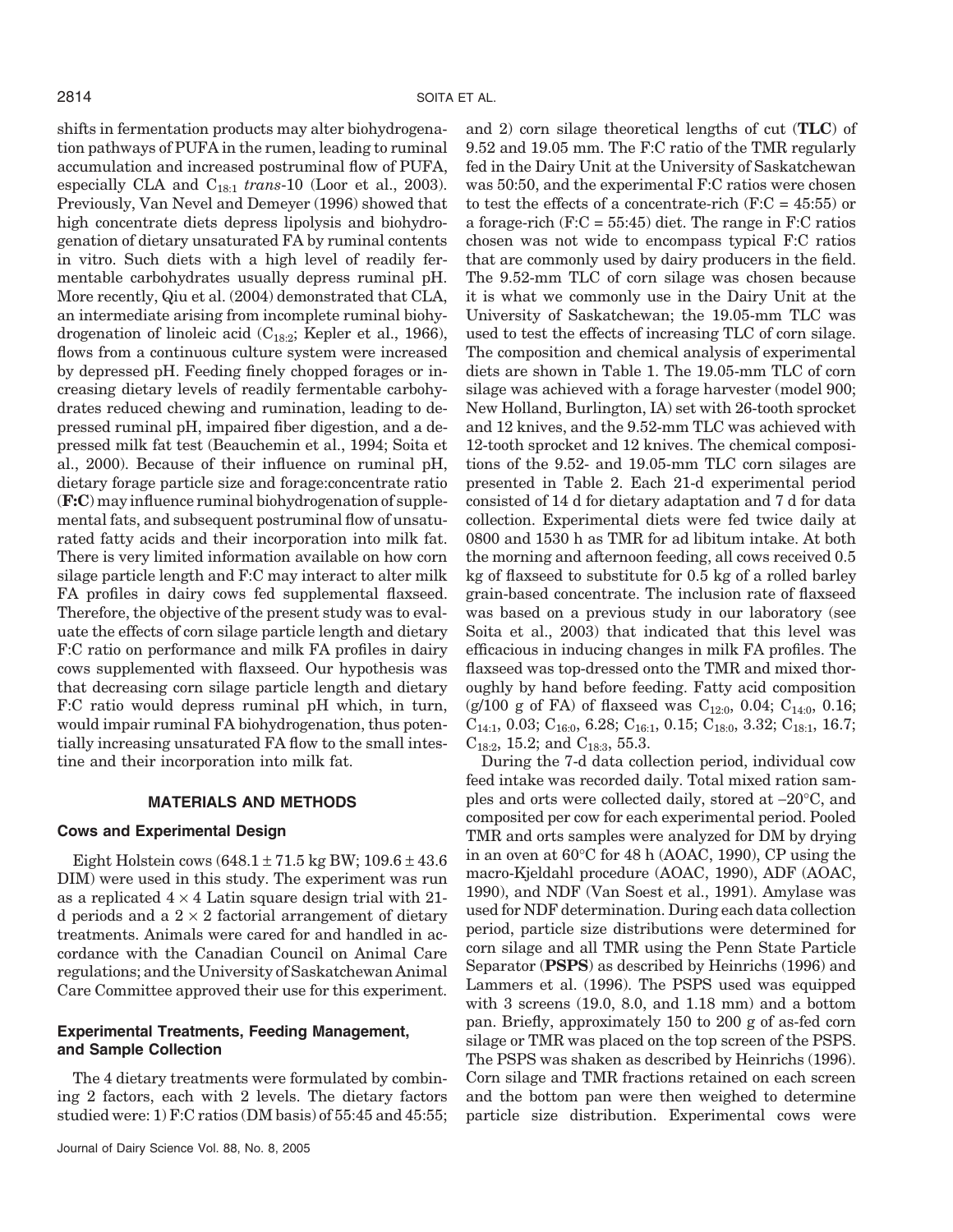**Table 1.** Ingredient and chemical composition of experimental diets varying in forage particle length<sup>1</sup> and forage: concentrate ratio.

|                                  |              | $55\%$ concentrate | 45% concentrate |             |  |
|----------------------------------|--------------|--------------------|-----------------|-------------|--|
| Diet ingredients, % DM           | Short<br>cut | Long<br>cut        | Short<br>cut    | Long<br>cut |  |
| Corn silage                      | 45.4         | 45.4               | 55.3            | 55.3        |  |
| Barley grain, rolled             | 31.2         | 31.2               | 20.58           | 20.58       |  |
| Canola meal                      | 7.01         | 7.01               | 7.59            | 7.59        |  |
| Soybean meal                     | 7.01         | 7.01               | 7.59            | 7.59        |  |
| Corn gluten meal                 | 2.76         | 2.76               | 2.78            | 2.78        |  |
| Canola oil                       | 1.08         | 1.08               | 0.89            | 0.89        |  |
| WDDG <sup>2</sup>                | 1.38         | 1.38               | 1.39            | 1.39        |  |
| Molasses                         | 1.09         | 1.09               | 0.89            | 0.89        |  |
| Mineral-vitamin mix <sup>3</sup> | 1.52         | 1.52               | 1.57            | 1.57        |  |
| Salt                             | 0.31         | 0.31               | 0.29            | 0.29        |  |
| Sodium bicarbonate               | 0.31         | 0.31               | 0.29            | 0.29        |  |
| Dynamate                         | 0.11         | 0.11               | 0.11            | 0.11        |  |
| Limestone                        | 0.78         | 0.78               | 0.71            | 0.71        |  |
| Chemical composition             |              |                    |                 |             |  |
| DM, $%$                          | 55.4         | 56.1               | 51.6            | 52.1        |  |
| $CP, \%$ of DM                   | 17.4         | 17.5               | 17.5            | 17.9        |  |
| ADF, % of DM                     | 15.8         | 15.4               | 17.2            | 16.5        |  |
| NDF, % of DM                     | 28.5         | 28.7               | 30.2            | 29.0        |  |
| Crude fat, % of DM               | 4.3          | 4.5                | 5.9             | 5.6         |  |

<sup>1</sup>Corn silage particle length: short cut =  $9.5$ -mm theoretical length of cut (TLC); long cut  $= 19$ -mm TLC.

2 Wheat distillers dried grains.

3 Contained (per kilogram of premix; DM basis): 330,000 IU of vitamin A, 60,000 IU of vitamin D, 1000 IU of vitamin E, 16% Ca, 8.5% P, 6.3% Na, 4.5% Mg, 2100 mg Zn, 1500 mg Mn, 535 mg Cu, 12 mg Se, 45 mg I.

milked twice daily at 0500 and 1500 h, and milk weights were recorded during the 7-d data collection period. Milk samples were collected daily from morning and afternoon milkings with or without preservative (2-bromo-2 nitropropane-1-2-diol). Milk samples were then pooled daily based on milk yield. Pooled samples with preservative were immediately submitted to the Provincial Milk Testing Laboratory (Saskatchewan Agriculture, Food and Rural Revitalization, Regina, SK, Canada) for compositional analysis. Milk samples were analyzed for CP and fat using a near infrared analyzer (Foss System 4000, Foss Electric, Hillerød, Denmark) according to AOAC (1990). Milk samples without preservative were stored at −20°C until further analysis for FA as described below.

### **Fatty Acid Analysis**

Frozen milk samples for FA analysis were thawed in a 38°C water bath and mixed according to AOAC (1990) method 925.21, before milk fat extraction. Milk fat extraction was based on the method described by Mir et al. (1999). Briefly, an 8-mL milk sample was transferred into a screw-capped centrifuge tube, and 14 mL of hexane/isopropanol (3:2; vol/vol) was added. Contents were flushed with  $N_2$  and then shaken for 3 min. The mixture was centrifuged at  $1750 \times g$  for 5 min at 5<sup>o</sup>C and the upper layer was transferred into another tube. Ten milliliters of hexane/isopropanol was added to the lower layer and re-extracted twice. The 3 extracts were pooled, 7 mL of 0.47 *M* aqueous sodium sulfate was added, and then the upper (hexane) layer was collected into preweighed tubes, and evaporated under  $N_2$  in a 40<sup>o</sup>C water bath. Similarly, flaxseed fat was extracted from 5 g of a ground sample as described by Folch et al. (1957). Plasma fatty acids were determined on samples collected in tubes containing 15% (wt/vol) potassium EDTA. Briefly, 100  $\mu$ L of plasma was placed in polytetraethylene screw-capped tubes and 4 mL of ethyl ether was added. Contents were shaken for 10 min. The extract was washed with 4 mL of saturated sodium chloride and centrifuged at  $1750 \times g$  for 5 min, and the organic phase transferred to a new tube. Extraction was repeated twice and the solvent was evaporated to dryness under a stream of  $N_2$ . The lipid extract was determined gravimetrically.

A known amount of extracted lipid was derivatized using tetramethylguanidine and methanol with heneicosanoic acid  $(C_{21:0})$  as the internal standard. Briefly, to about 40 mg of extracted lipid in a test tube, 25  $\mu$ L of 20 mg/mL  $C_{21:0}$  was added to each sample, followed by 400  $\mu$ L of methanol, and 100  $\mu$ L of tetramethylguanidine. The tubes were flushed with  $N_2$  and heated (while capped) in boiling water for 10 min. After cooling, 5 mL of saturated NaCl solution was added followed by 2 mL of petroleum ether. The tubes were flushed with  $N_2$  and placed on a tube rocker for 5 min or until there was clear phase separation. The organic phase was transferred to a new test tube and evaporated under  $N_2$ . The contents were resuspended in 5 mL of hexane, ready to determine fatty acid profile by gas chromatography.

Fatty acid analysis was carried out in duplicate on an SP-2650, 100 m  $\times$  0.25 mm ID, 0.2  $\mu$ m film column (Sigma Aldrich, Ontario, Canada) installed in a high-performance gas chromatograph using a flame ionization detector with capillary injection system at a split ratio of 1:100. The oven temperature was set at 140°C for 5 min, raised to 240°C at 4.0°C/min, and then held for 60 min. Helium was used as a carrier gas at a flow rate of 1.1 mL/min. Identification of the fatty acids was by comparison with retention times of known standards (Sigma Aldrich) and amounts present were determined by calculation based on the internal standard.

#### **Statistical Analyses**

All data on DMI, milk yield and composition, milk fatty acid composition, and blood fatty acid profiles were analyzed as a  $4 \times 4$  replicated Latin square with a factorial arrangement of treatments using the Proc Mixed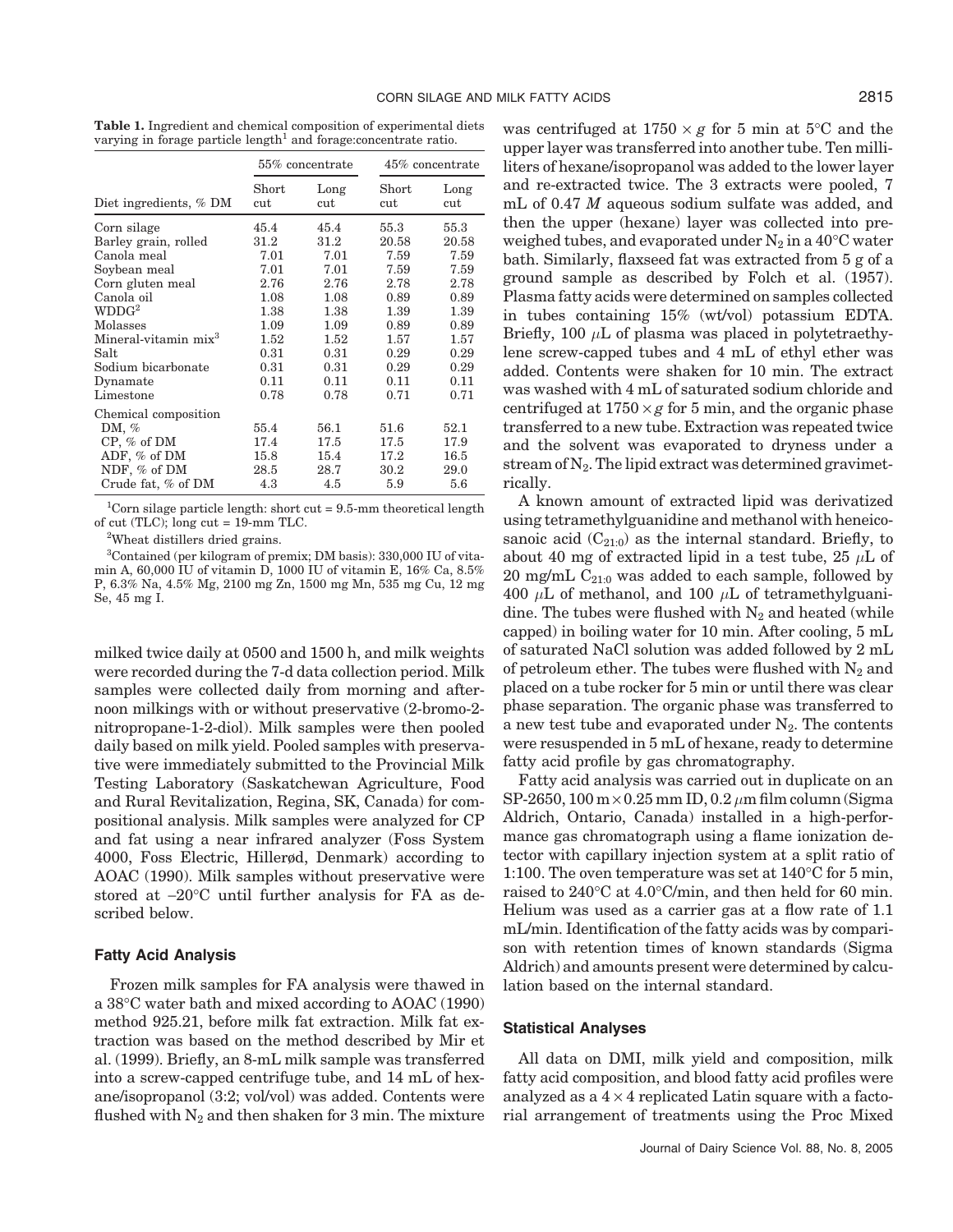**Table 2.** Chemical composition of short cut and long cut corn silage.<sup>1</sup>

|                                                           |                                                 | Corn silage                                     |  |
|-----------------------------------------------------------|-------------------------------------------------|-------------------------------------------------|--|
| Item                                                      | Short cut                                       | Long cut                                        |  |
| DM, $%$<br>$CP, \%$ of DM<br>ADF, % of DM<br>NDF, % of DM | 30.9(1.1)<br>9.7(0.6)<br>23.8(0.6)<br>45.8(3.1) | 31.0(0.8)<br>9.7(0.7)<br>24.4(0.3)<br>45.1(1.8) |  |

<sup>1</sup>Means (SD) for short cut (9.5-mm theoretical length of cut; TLC) and long cut (19-mm TLC) corn silage.

procedure of SAS (SAS Institute, 1998). The statistical model included the effects of square, period, corn silage particle length, F:C ratio, and corn silage particle length  $\times$  F:C ratio. Significant effects were declared at  $P < 0.05$ , unless otherwise indicated.

## **RESULTS AND DISCUSSION**

The nutrient composition of experimental diets is presented in Table 1. Mean diet ADF concentrations for the concentrate-rich diet (15.6%) and the forage-rich diet (16.9%) were below NRC (2001) recommendations. This was a function of a lower than anticipated ADF concentration of the corn silage (see Table 2). It is possible that this deficiency in dietary ADF might have reduced chewing and rumination activity, thus potentially inducing a more severe ruminal acidosis than we intended with the reduced forage particle size and a higher dietary concentrate level. However, even though we did not measure ruminal pH in the present study, experimental cows did not show any clinical signs of ruminal acidosis such as loose feces or diarrhea. Furthermore, experimental periods were relatively short (21 d) and any adverse effects of a dietary ADF deficiency would likely be shortterm. Table 3 shows particle size distribution of the short- and long-cut corn silage, and of the experimental diets. As expected, the proportion of as-fed long-cut silage retained on the PSPS 19-mm screen was 19 percentage units higher than that of short-cut corn silage. The percentage of long-cut corn silage retained on the PSPS 8-mm screen was 14.5 percentage units lower compared with short-cut corn silage. As a result, experimental diets containing long-cut corn silage had a higher proportion of as-fed particles being retained on the PSPS 19-mm screen, and a lower proportion of as-fed particles retained on the PSPS 8-mm screen compared with experimental diets containing short-cut corn silage (Table 3). Differences in the percentage of as-fed particles retained on both the PSPS 1.18-mm screen and bottom pan were small for short- and long-cut corn silage, and for experimental diets (Table 3).

Dry matter intake was unaffected  $(P > 0.05)$  by corn silage particle length (Table 4). These findings are in agreement with several other studies (Clark and Armentano, 1998; Bal et al. 2000; Onetti et al., 2003) that reported a lack of effect of corn silage particle length on DMI. However, other studies have reported a decrease in DMI of dairy cows when corn silage TLC was increased from 19 to 32 mm (Schwab et al., 2002) and from 30 to 40 mm (Timmermans et al., 2000), an observation likely related to higher rumen retention times with long-cut corn silage (Onetti et al., 2003). Corn silage TLC in our study were 9.52 and 19.05 mm, and were below the TLC range used by Timmermans et al. (2000) and Schwab et al. (2002); therefore, any direct comparisons between our study and these studies might be misleading. Feeding a higher level of concentrate tended  $(P = 0.07)$  to increase DMI by 1.6 kg/d (Table 4). Yang et al. (2001) observed that dietary F:C ratios of 35:65 or 55:45 had no effects on DMI in cows fed barley silage-based diets; however, Kalscheur et al. (1997) reported a higher DMI in cows fed 25% forage compared with those fed 60% with cornsilage-based diets. Milk yield, 3.5% FCM yield, and milk composition were unaffected  $(P > 0.05)$  by corn silage particle length and level of concentrate; however, cows fed diets containing long-cut corn silage had a higher  $(P = 0.04)$  milk protein yield compared with cows fed short-cut corn silage (Table 4). The reason for this higher milk protein yield is unclear, but we surmise that it was because of numerically lower milk yield for cows fed short-cut corn silage at 45% concentrate (Table 4). The lack of effect of corn silage TLC on milk yield and milk composition is in agreement with findings reported by others (Bal et al., 2000; Schwab et al., 2002; Onetti et al., 2003). Beauchemin et al. (1994) concluded that effects of

**Table 3.** Penn State Particle Separator (PSPS) determinations (% retained, as-is basis) of corn silage and experimental diets fed to dairy cows.<sup>1</sup>

|                                                 | Corn silage                                                |                                                                    |                                                                      | 55% concentrate                                               | 45% concentrate                                             |                                                                    |
|-------------------------------------------------|------------------------------------------------------------|--------------------------------------------------------------------|----------------------------------------------------------------------|---------------------------------------------------------------|-------------------------------------------------------------|--------------------------------------------------------------------|
| PSPS screen size                                | Short cut                                                  | Long cut                                                           | Short cut                                                            | Long cut                                                      | Short cut                                                   | Long cut                                                           |
| $>19$ mm<br>$>8$ mm<br>$>1.18$ mm<br>Bottom pan | 4.24(0.18)<br>(2.4)<br>73.0<br>(2.0)<br>21.7<br>0.92(0.50) | $23.2 \quad (2.4)$<br>(4.8)<br>58.5<br>(1.9)<br>17.5<br>1.20(0.41) | 2.35(0.52)<br>$61.2 \quad (3.6)$<br>$33.9 \quad (3.5)$<br>2.42(0.21) | (2.7)<br>17.7<br>(1.9)<br>45.2<br>(2.9)<br>35.6<br>2.63(0.22) | 2.87(0.50)<br>$65.3$ $(2.6)$<br>(2.0)<br>29.6<br>2.15(0.77) | $17.3 \quad (3.1)$<br>(1.9)<br>42.6<br>(1.4)<br>31.6<br>2.48(0.50) |

<sup>1</sup>Means (SD) for short cut (9.5-mm theoretical length of cut; TLC) and long cut (19-mm TLC) corn silage.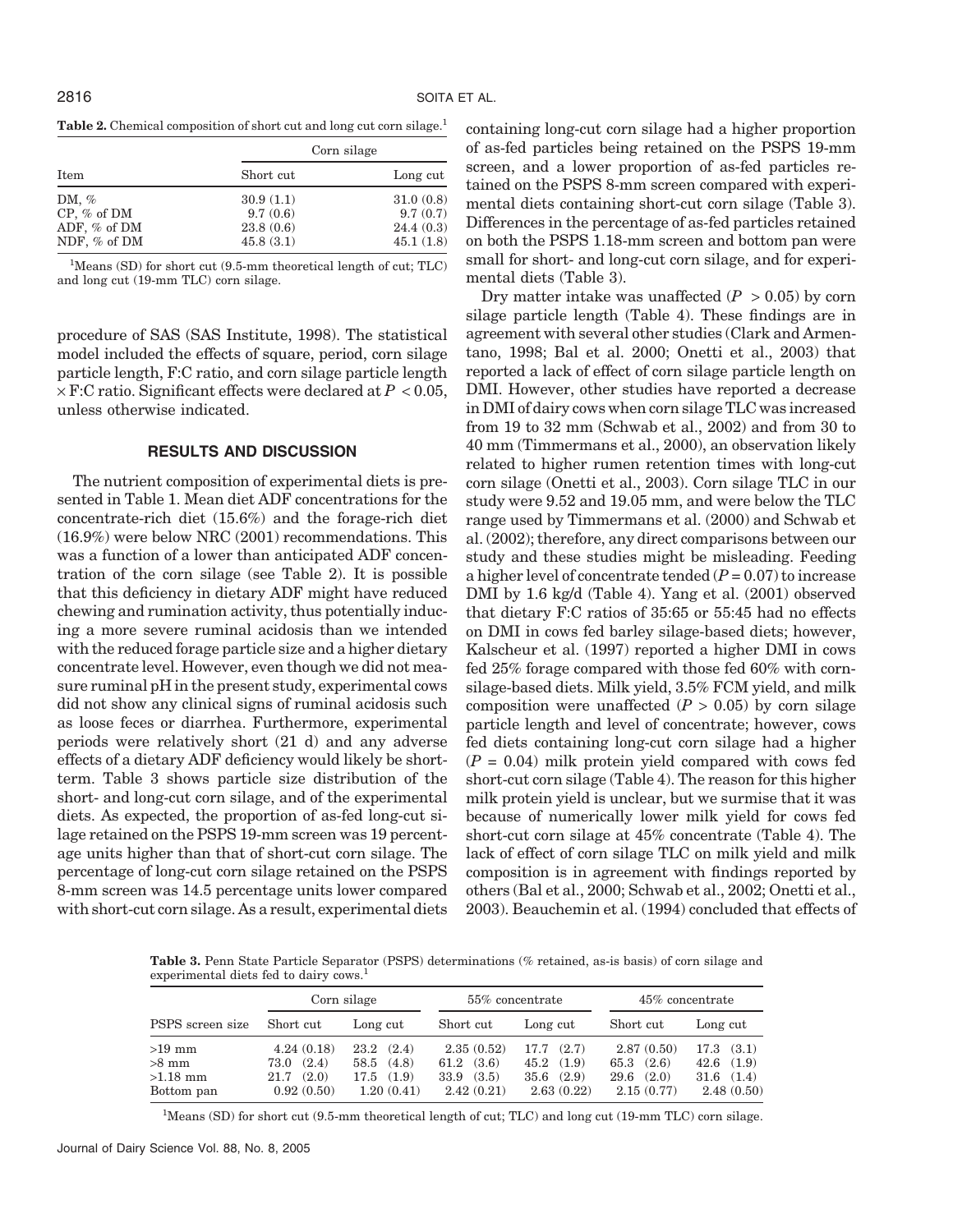**Table 4.** Dry matter intake, milk yield, and milk composition of Holstein cows supplemented with flaxseed as affected by feeding diets varying in corn silage particle length<sup>1</sup> and forage:concentrate ratio.

| Contrasts: $P$ value <sup>2</sup> |  |  |
|-----------------------------------|--|--|
| $L \times C$                      |  |  |
| 0.19<br>0.07                      |  |  |
| 0.39<br>0.64                      |  |  |
| 0.42<br>0.16                      |  |  |
| 0.32<br>0.61                      |  |  |
| 0.38<br>0.71                      |  |  |
| 0.61<br>0.64                      |  |  |
| 0.81<br>0.42                      |  |  |
|                                   |  |  |

<sup>1</sup>Corn silage particle length: short cut = 9.5-mm theoretical length of cut (TLC); long cut = 19-mm TLC.  ${}^{2}L$  = Main effect of corn silage length of cut; C = main effect of forage:concentrate ratio; L  $\times$  C = interaction.

particle size on milk fat content were likely to be observed when NDF levels were below minimum requirements recommended by NRC (2001). In our study, dietary NDF contents were higher than 28.5%.

The primary objective of the present study was to examine the effects of corn silage particle length and F:C ratio on FA composition of milk fat. We hypothesized that decreasing corn silage particle length and F:C ratio would depress ruminal pH, primarily as a result of reduced chewing and rumination activity due to smaller forage particle size, and higher ruminal VFA production due to feeding more grain. In turn, depressed ruminal pH would impair ruminal FA biohydrogenation as reported previously (Van Nevel and Demeyer, 1996; Loor et al., 2003), thus potentially increasing unsaturated FA flow to the small intestine and their subsequent incorporation into milk fat. Corn silage particle size and F:C ratio had no effect  $(P > 0.05)$  on milk fat proportions of  $C_{10}$  to  $C_{14:1}$ , and  $C_{16:1}$  (Table 5). In dairy cows, short-chain fatty acids,

i.e.,  $C_{10}$  to  $C_{14:1}$ , are mainly derived from de novo synthesis in the mammary gland (Kennelly and Glimm, 1998); therefore, the lack of dietary treatment effects on milk fat levels of these short-chain fatty acids is indicative of a similar extent of mammary de novo synthesis.

Corn silage particle length had no effect  $(P > 0.05)$ on milk fat proportion of  $C_{16:0}$ ; however, there was an interaction (*P* < 0.01) between corn silage particle length and F:C ratio (Table 5). In dairy cows,  $C_{16:0}$  in milk fat can be derived from both dietary sources and de novo synthesis in the mammary gland (Grummer, 1991). There was significant interaction (*P* < 0.05) between corn silage particle length and concentrate level on milk fat proportions of C18:1 *cis*-9, C18:1 *trans*-10, and C18:2 *cis*-9, *trans*-11 (Table 5). Feeding long-cut corn silage at high F:C ratio increased the proportions of C18:1 *cis*-9 and C18:2 *cis*-9, *trans*-11 in milk fat. Corn silage particle length and dietary F:C ratio had no effect (*P* > 0.05) on milk fat content of C18:2 *trans*-10, *cis*-12 (Table 5), also a key

**Table 5.** Milk fatty acid composition (expressed as g/100 g of milk fat) of Holstein cows supplemented with flaxseed as affected by feeding diets varying in corn silage particle length<sup>1</sup> and forage:concentrate ratio.

|                       | 55% concentrate |          | 45% concentrate |          |       | Contrasts: $P$ value <sup>2</sup> |      |              |
|-----------------------|-----------------|----------|-----------------|----------|-------|-----------------------------------|------|--------------|
| Fatty acids           | Short cut       | Long cut | Short cut       | Long cut | SE    | L                                 | C    | $L \times C$ |
| $C_{10:0}$            | 3.36            | 3.62     | 3.92            | 3.49     | 0.23  | 0.72                              | 0.95 | 0.14         |
| $C_{12:0}$            | 3.99            | 4.23     | 4.02            | 4.20     | 0.19  | 0.29                              | 0.94 | 0.87         |
| $\mathrm{C}_{14:0}$   | 13.1            | 13.4     | 13.2            | 13.1     | 0.35  | 0.68                              | 0.94 | 0.65         |
| $C_{14:1}$            | 1.56            | 1.53     | 1.53            | 1.58     | 0.10  | 0.92                              | 0.93 | 0.66         |
| $\mathrm{C}_{16:0}$   | 30.9            | 27.2     | 30.8            | 32.4     | 0.86  | 0.05                              | 0.01 | 0.01         |
| $C_{16:1}$            | 1.98            | 1.86     | 1.91            | 1.92     | 0.07  | 0.55                              | 0.81 | 0.35         |
| $C_{18:0}$            | 12.5            | $12.3\,$ | 12.1            | 12.6     | 0.41  | 0.75                              | 0.97 | 0.45         |
| $C_{18:1}, c9$        | 27.9            | 25.6     | 27.8            | 29.3     | 0.77  | 0.44                              | 0.03 | 0.02         |
| $C_{18:1}$ , c6       | 0.39            | 0.36     | 0.44            | 0.35     | 0.06  | 0.46                              | 0.98 | 0.85         |
| $C_{18:1}$ , t10      | 1.02            | 1.19     | 1.24            | 1.56     | 0.04  | 0.04                              | 0.05 | 0.04         |
| $C_{18:1}$ , t11      | 0.46            | 0.41     | 0.56            | 0.61     | 0.05  | 0.41                              | 0.04 | 0.10         |
| $C_{18:2}, c9, c12$   | 2.67            | 2.77     | 2.69            | 2.56     | 0.15  | 0.91                              | 0.54 | 0.47         |
| $C_{18:2}$ , t10, c12 | 0.047           | 0.058    | 0.056           | 0.047    | 0.006 | 0.94                              | 0.94 | 0.61         |
| $C_{18:2}$ , c9, t11  | 0.60            | 0.57     | 0.61            | 0.69     | 0.02  | 0.37                              | 0.02 | 0.02         |
| $C_{18:3}$            | 0.93            | 1.01     | 0.99            | 0.88     | 0.02  | 0.89                              | 0.65 | 0.17         |

1 Corn silage particle length: short cut = 9.5-mm theoretical length of cut (TLC); long cut = 19-mm TLC.  ${}^{2}L$  = Main effect of corn silage length of cut; C = main effect of forage:concentrate ratio; L  $\times$  C = interaction.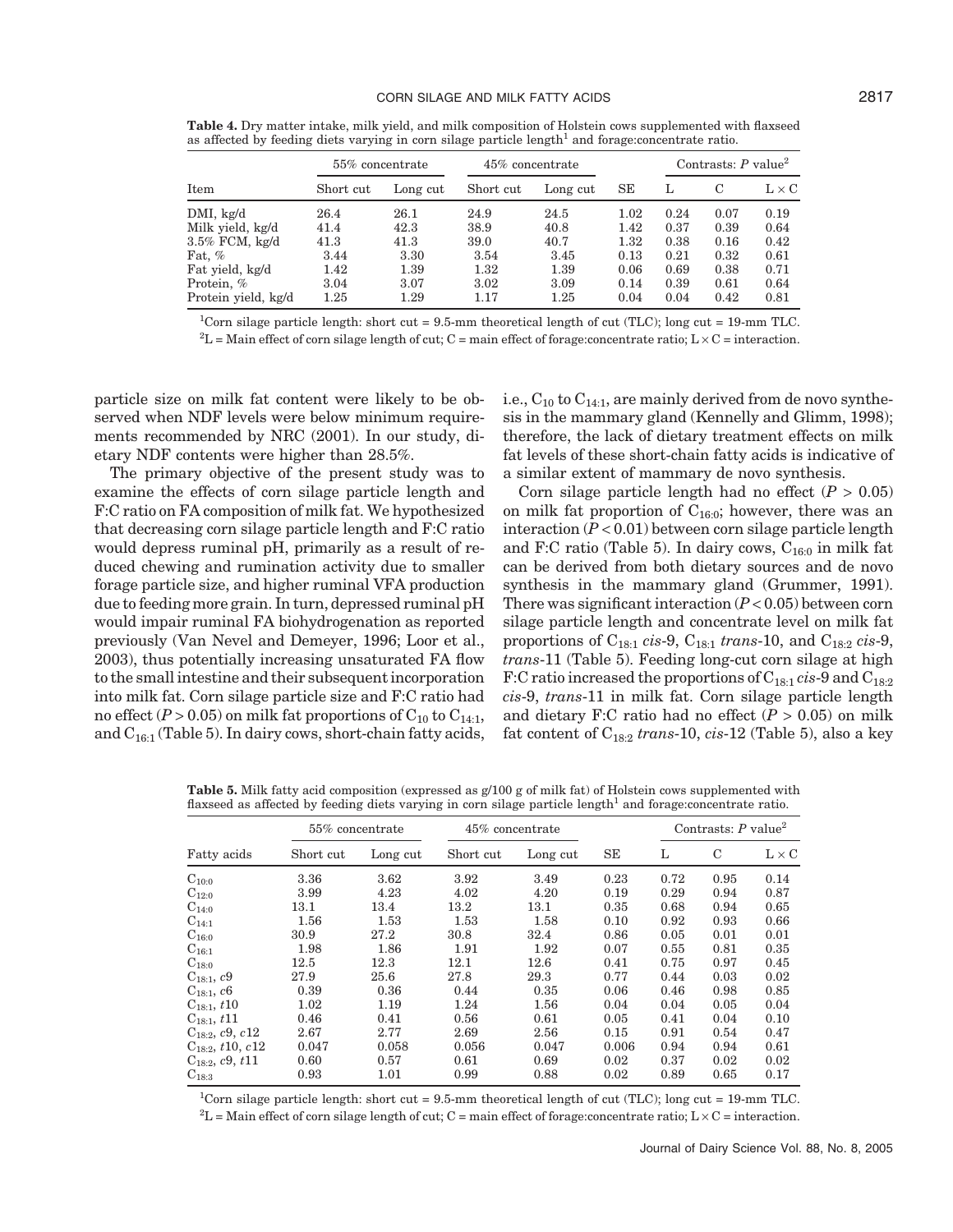Table 6. Plasma fatty acid composition (expressed as  $g/100 g$  of fat) of Holstein cows supplemented with flaxseed as affected by feeding diets varying in corn silage particle length<sup>1</sup> and forage:concentrate ratio.

|                     | 55% concentrate |          | 45% concentrate |          |      | Contrasts: $P$ value <sup>2</sup> |      |              |
|---------------------|-----------------|----------|-----------------|----------|------|-----------------------------------|------|--------------|
| Fatty acids         | Short cut       | Long cut | Short cut       | Long cut | SE   | L                                 | C    | $L \times C$ |
| $C_{14:0}$          | 1.23            | 1.44     | 1.22            | 1.11     | 0.06 | 0.39                              | 0.23 | 0.21         |
| $C_{14:1}$          | 0.45            | 0.51     | 0.42            | 0.46     | 0.20 | 0.61                              | 0.39 | 0.71         |
| $C_{16:0}$          | 11.2            | 12.9     | 9.89            | $10.4\,$ | 0.60 | 0.49                              | 0.01 | 0.01         |
| $C_{16:1}$          | 0.44            | 0.52     | 0.49            | 0.56     | 0.03 | 0.26                              | 0.61 | 0.37         |
| $C_{18:0}$          | $19.3\,$        | 19.8     | 18.6            | 17.1     | 0.36 | 0.42                              | 0.28 | 0.31         |
| $C_{18:1}, c9$      | 9.31            | 11.7     | 9.56            | 10.1     | 0.28 | 0.21                              | 0.03 | 0.02         |
| $C_{18:1}, t11$     | 0.31            | 0.23     | 0.48            | 0.33     | 0.11 | 0.33                              | 0.04 | 0.64         |
| $C_{18:2}, c9, c12$ | 44.6            | 47.8     | 49.6            | 47.9     | 1.05 | 0.05                              | 0.04 | 0.04         |
| $C_{18:3}$          | 6.12            | 5.39     | 6.67            | 6.32     | 0.07 | 0.42                              | 0.61 | 0.67         |

<sup>1</sup>Corn silage particle length: short cut =  $9.5$ -mm theoretical length of cut (TLC); long cut =  $19$ -mm TLC.

 ${}^{2}L$  = Main effect of corn silage length of cut; C = main effect of forage:concentrate ratio; L  $\times$  C = interaction.

CLA isomer. The changes in milk FA profiles observed in this study, especially for  $C_{16:0}$ , are in accordance with changes that occur during dietary-induced milk fat depression (Bauman and Griinari, 2001). The presence in milk fat of C18:1 *trans* FA, which are usually intermediates of ruminal biohydrogenation, has been associated with milk fat depression. Baumgard et al. (2002) demonstrated that  $C_{18:1}$  *trans*-10 may be a potent inhibitor of milk fat synthesis. In the current study, we did not measure dietary treatment effects on patterns of ruminal fermentation, but we can surmise that our dietary treatments might have caused only subtle changes in ruminal environment and shifts in biohydrogenation pathways; hence, milk fat was not significantly depressed. Flaxseed is rich in C18:3 and ruminal biohydrogenation of this FA leads to  $C_{18:1}$  *trans*-11 that can be absorbed postruminally and be taken up by the mammary gland for use as a substrate for C18:2 *cis*-9, *trans*-11 synthesis via  $\gamma D^9$ -desaturase activity. We observed that the effects of corn silage particle length on  $C_{18:1}$ *trans*-11, a precursor for CLA, showed significant trends when low concentrate, short-cut corn silage diets were fed. Flaxseed also contains a moderate proportion of  $C_{18:2}$ (15.2 g/100 g of FA). Ruminal biohydrogenation of  $C_{18:2}$ leads to C18:2 *cis*-9, *trans*-11 CLA accumulation in the rumen, which can be absorbed postruminally and be taken up by the mammary gland and incorporated into milk fat. A further biohydrogenation of  $C_{18:2}$  results in C18:1 *trans*-11, which is also a precursor for CLA synthesis via  $\Delta^9$ -desaturase activity in the mammary gland (Griinari et al., 2000). Our observations that both  $C_{18:1}$  $trans-10$  and  $C_{18:1}$  *trans*-11 in milk fat were increased when low concentrate, short-cut corn silage diets were fed was unexpected, and the reasons for this observation are unclear. In the absence of ruminal measurements, we speculate that the severity of ruminal pH depression due to feeding short-cut corn silage or more concentrate was somewhat mild, such that any changes in ruminal

FA biohydrogenation due to altered ruminal pH were small. This is supported by our observation that, across dietary treatments, C18:2 *cis*-9,*trans*-11 was the predominant CLA isomer in milk fat as compared with  $C_{18:2}$ *trans*-10, *cis*-12 (Table 5). At higher ruminal pH (>5.8 to 6.0), the predominant CLA isomer produced in the rumen is C18:2 *cis*-9, *trans*-11 (Bauman and Griiniri, 2001). This study demonstrated that when feeding high concentrate diets, short-cut corn silage would depress milk fat content of CLA; however, this is reversed when low concentrate diets are fed.

Blood concentrations of  $C_{14:0}$ ,  $C_{14:1}$ ,  $C_{16:1}$ ,  $C_{18:0}$ , and  $C_{18:3}$  were unaffected ( $P > 0.05$ ) by corn silage particle length and level of dietary concentrate (Table 6). There was significant interaction (*P* < 0.05) between corn silage particle length and level of dietary concentrate on blood concentrations of C16:0, C18:1 *cis*-9, and C18:2 *cis*-9, *cis*-12 (Table 6). Feeding long-cut corn silage at high F:C ratio increased the proportions of C16:0 and C18:1 *cis*-9 in blood, whereas C18:2 *cis*-9, *cis*-12 was increased. Not surprisingly, the trends in blood FA profiles as affected by dietary treatment reflect trends observed in milk FA profiles.

#### **CONCLUSIONS**

This study demonstrates that the effects of supplementing flaxseed in diets of lactating dairy cows as a source of PUFA in milk is influenced by corn silage particle length and F:C ratio. The changes in milk FA profiles observed here are likely due to shifts in ruminal environmental kinetics that, in turn, affect bacterial FA biohydrogenation pathways. An interaction of corn silage particle length and F:C ratio was observed for milk fat contents of  $C_{18:1}$  *cis*-9 and  $C_{18:2}$  *cis-9, trans-11, as milk fat* of cows fed short-cut corn silage at low F:C ratio had higher proportions of these FA. Our results show that corn silage particle length and F:C ratio influence milk